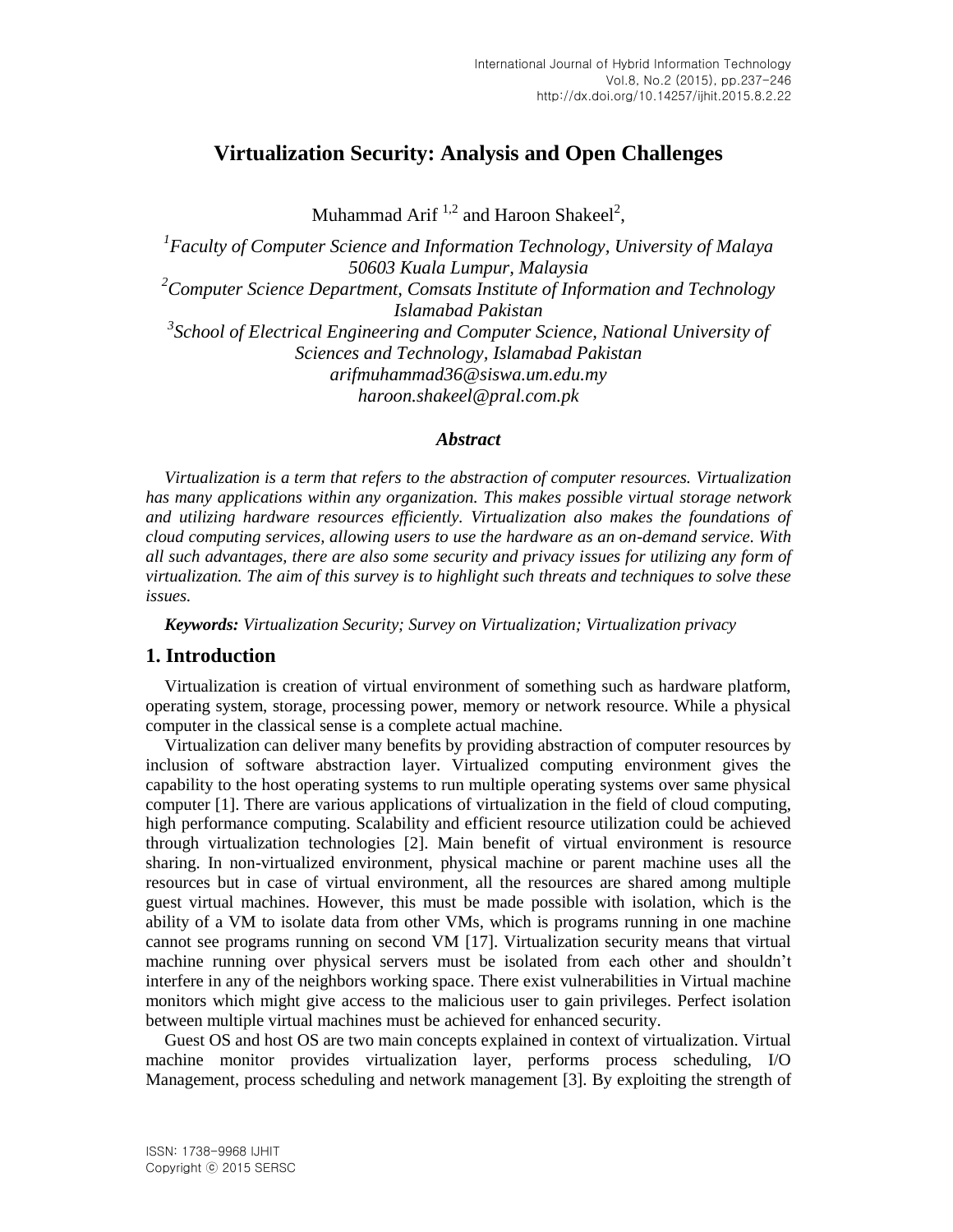virtualization, cloud computing provides various services such as Software as a Service, Infrastructure as a service and platform as a service [4]. There are various approaches to virtualization such as Operating system-based virtualization, Application-based virtualization, and Hypervisor-based virtualization explaining the ways how VM is being controlled [5]. Security threats has been emerged while rapid development of cloud computing. Information security becomes vital part of cloud computing and virtualization environment. Security issues of virtualizations are widely being addressed because of the popularity of the concept of cloud computing thus virtualization security becoming an important research area [6].

As explained earlier, cloud computing moves the applications and data to a data center. That data center offers various services for hosting application and data on their servers at cost relatively economical to maintaining own servers. Being an evolving field, cloud computing is still exposed by various threats compromising the confidentiality, integrity and authentication of data kept in cloud environment. Cloud computing offer its services in three main areas which are software as a service (Saas), platform as a service (PaaS) and Infrastructure as a service (IaaS). All of these service models require security mechanism in place to provide reliable services to the end user.

# **2. Virtualization Models**

In normal circumstances, computing resources are utilized for very less time period and most of percentage of these resources remains free. Virtualization intends to utilize all available resources efficiently and effectively keeping computing machine as busy as possible. Virtualization also forms the basis of cloud computing where each user is assigned his own virtual resources to work on, isolated from other users from a pool of virtualized computer resources [12]. There are two forms of virtualization server implementation. One is that a hypervisor is installed on a host operating system and then guest operating systems are installed on that hypervisor. This guest operating system interacts with hypervisor, hypervisor interacts with host operating system and host operating system communicates with hardware. Hypervisor cannot directly communicate with hardware. Top layer have less privileges as compared to bottom layer i.e. guest operating system is less privileged then hypervisor and hypervisor is less privileged from host operating system. VMware workstation is an example of such environment [9].



**Figure 1. Type 1 Hypervisor**



**Figure 2. Type 2 Hypervisor**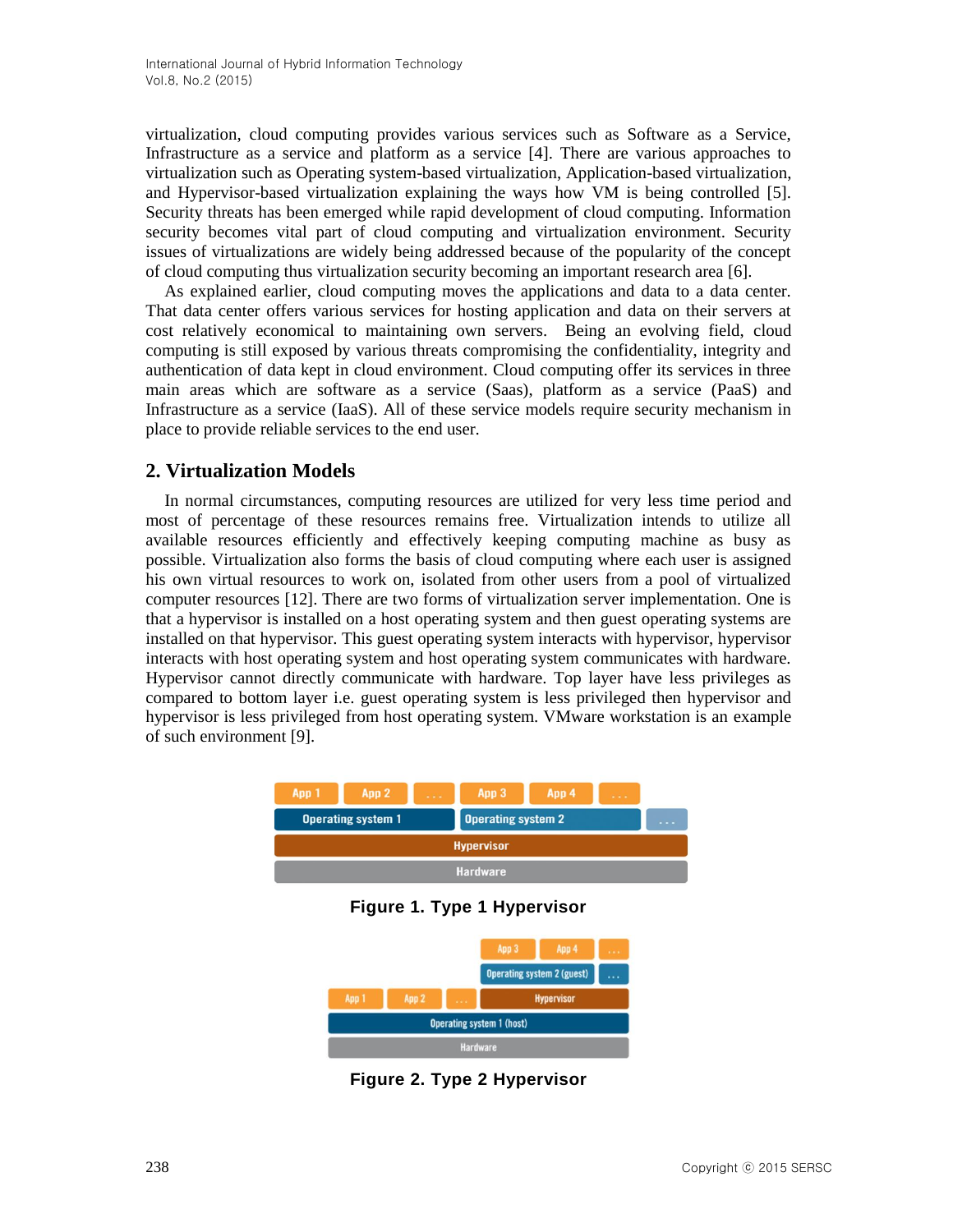Other form of virtualization implementation is to implement hypervisor and Virtual Machine Monitor directly on hardware and then install guest operating system on that hypervisor. VMM intercepts all the requests from guest operating systems and provide necessary response by communicating with hardware and provides resources as requested by virtual machines. VMM is responsible for isolation and resource management between virtual machines implemented [11]. Figures  $1 \& 2$  illustrate both types of hypervisors.

Enterprises across various sectors are eager to adopt cloud services to accelerate their business. For the protection of their critical information and data, organizations need to examine the security issues of cloud services critically. Although, security of corporate data over cloud is not guaranteed but it's not impossible. Every service model has its own security issues and needs to be dealt carefully.

Software as a service also known as on-demand software is a software deployment model in which software and data are being hosted over cloud. SaaS reduces cost by offering operational efficiency and various significant benefits. Although SaaS is quite emerging delivery model in cloud computing and efficiently meets the needs for enterprises but still it lacks transparency in storage of enterprise sensitive application and data. Security concerns in Saas become the challenging question for cloud service providers. Vendors must address the issues of data confidentiality, integrity and authenticity of data to gain confidence of the enterprise management for using cloud services.

IaaS provides virtual machines along with other resources as a service to the customer. Instead of spending amount over servers, data centers and maintaining them, this whole of the resources are being offered by cloud service provider to the customer for nominal cost. Scaling and infrastructure growth is no more an issue for enterprise after having IaaS. Motivation behind IaaS is to enable business focused over there competencies instead of worrying about infrastructure management. Despite the services being offered by IaaS delivery model, it only provides basic security services such as firewall, load balancing etc. Security measures in Iaas must be concrete so that intruders and malicious programs could not take control of the cloud infrastructure and putting enterprise sensitive information and data in jeopardy.

One layer above over Iaas, computational platform and integrated development environment is being provided in a service delivery model names as Platform as a Service PaaS. Software development life cycle, design and development of application and testing are type of services provided via paas. Being helpful for the programmers and software developer, Paas also give some advantage to hacker to leverage the Paas delivery model and run malicious programs to gain control over the application running over PaaS [8].

### **3. Threats in Virtualization**

Any forms of above discussed virtualization implementation create some security and privacy concerns. As suggested in [9] traditional Virtual Machine Monitors (VMM) and operating systems cannot handle virus infection threats and not even infamous Linux's Mandatory Access Control (MAC) can meet security requirements of different application. When virtualization is implemented for a storage area network (SAN), it is most likely to transfer security threats like Trojans, viruses and malicious codes across the storage area network because every host is required to install virtualization client to provide a uniform platform and communication between heterogeneous systems and operating systems, making it vulnerable for malicious software, viruses and Trojans to infiltrate [10]. However, some threats can be avoided by splitting features and functionalities among different VMMs running on different systems [15].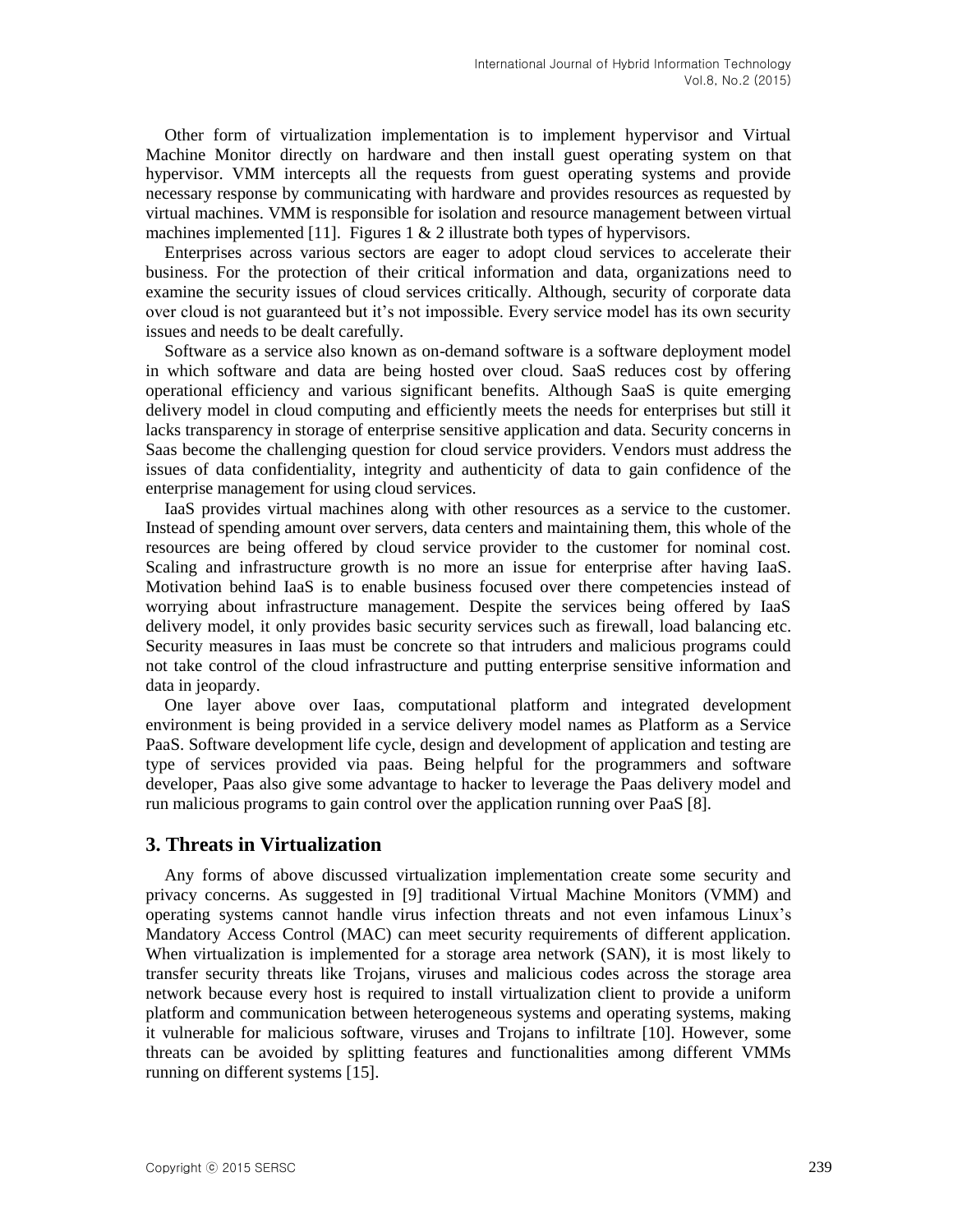Cloud computing has changed the way enterprises use to think about data handling, infrastructure development, platform maintenance, developing and maintaining data centers. Now everything is being treated as a service for which companies give away quite economical budget as compared to developing and maintaining the required services at their own premises. One of the major concerns of enterprise is data security. In cloud environment, they are giving away their sensitive applications and data to be taken care of by cloud service provider. Hackers and malicious intruders can exploit their breach in deployment models of service provider and putting endangers sensitive information and data of enterprises. Cross side scripting, cookie manipulation, SQL injection, insecure configuration and storage and various other kinds of attacks could be made possible by malicious users.

Networks over which data, application and information is transferred from enterprise to cloud service provider end is prone to attacks if not well protected. Hacker can sniff networks, penetrate the network, exploit weakness in the network or find an insure connection. Encryption technique, Secure socket layer and Transport layer security is normally used to transmit data over network.

Integrity of the data is quite important aspect, which should be taken care of while transferring to cloud environment. Developers and database designer makes sure that they conforms to the ACID property of databases (atomic, consistency, isolation, transaction). There exist multiple databases in cloud environment and lack of integrity control would result in serious loss of important information and data of enterprise.

Existence of data over same environment from multiple users poses serious threat. Loophole in the application of one user could give a way to intruder, thus comprising the application and databases residing at the same server. Employees databases and records are usually kept using LDAP servers protected by firewall but this is not normally the case with cloud service provider where such data is being kept outside the corporate firewall. For any data given to cloud service provider, enterprise should make sure the confidentiality of the data they are going to host over cloud. Enterprise should check with the cloud service provider, how they are protecting the confidently of data being hosted at their environment.

When virtualization is used for providing pool of cloud computing services, there is a threat to virtual machines from external hackers as well as clients do not trust the cloud computing provider administrator for the security and privacy of their data on the virtual machines created on that cloud [11]. Ideas addressing the security of virtual machines work under assumption that client will always trust the cloud computing services provider for the privacy of his data but reality is opposite [12]. An administrator of virtual host can view VMs running inside that host, can monitor applications inside VMs, can start, pause or restart the VM. In this case even administrator of cloud computing service provider is not able to be trusted [18]. Therefore, there is need of research for security and privacy protection in virtual environments, no matter if they are implemented for experiments on workstations, for centralized storage area network in organization or for cloud computing. End user is also in fear of loss of control over its VM or important data. The user does not aware of where his data or VM is stored and processed in the cloud. Data is usually mobile over cloud i.e it can be migrated from one server to another, which can expose it for hacking from outside source [20].

Existing kernel integrity-checking mechanisms work under certain assumptions. For example assumption that guest system is clean when it starts being monitored but reality is that a VM can be created already infected by any virus or can be compromised by any malicious code. It is assumed that guest OS is known in priori but reality is that VMs can be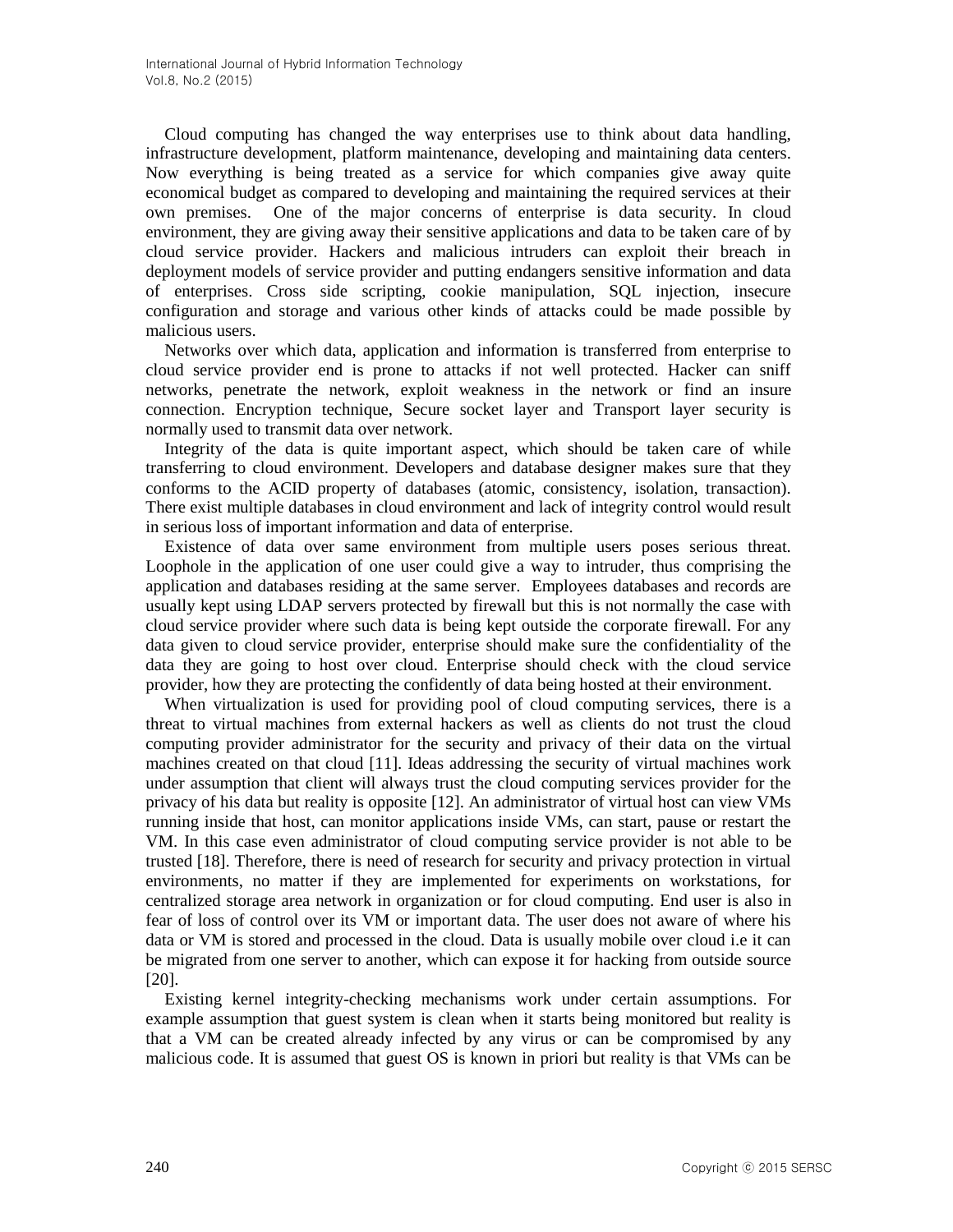created using any one or multiple OS configurations. So there is a need of an architecture, which avoids as many assumptions as possible [19].

| Source                  | <b>Explanation</b>                                                                                                                                             |  |
|-------------------------|----------------------------------------------------------------------------------------------------------------------------------------------------------------|--|
| $NW \rightarrow VMM$    | Attack from outside the network to VMM                                                                                                                         |  |
| $NW \rightarrow VM$     | Attack from outside the network to guest VM<br>Threat from VMM attacks to VM<br>Threat from one VM to another VM<br>Cloud service providor admin threat to VMM |  |
| $VMM \rightarrow VM$    |                                                                                                                                                                |  |
| $VM \rightarrow VM$     |                                                                                                                                                                |  |
| Admin $\rightarrow$ VMM |                                                                                                                                                                |  |
| Admin $\rightarrow$ VM  | Cloud service provder admin threat to VM                                                                                                                       |  |

**Table: 1. Virtualization Threats**

# **4. Solution to Threats**

As discussed earlier, there is always a security threat to a virtual machine of virus and Trojan attacks no matter if that virtual machine is configured in desktop environment or at cloud computing. On solution to this threat is provided by [9] by suggesting that a second level virtual machine monitor or SeVMM should be used which acts as security control mechanism for virtual resources like network or virtual processor and inter-domain communication should also be monitored by this new layer (SeVMM) based on isolation capability of Vkernel. This will provide strong isolation between multiple machines, control and management of virtual resources and inter-domain communication. This new virtual layer is also responsible for deploying security policies automatically and also support multiple security policies to be implemented for enhanced flexibility. It supports multiple security policies and models such as Bell–LaPadula model (BLP), CW and TE and to configure security a strategy, Flask Framework is used which is a micro framework for Python [14]. SeVMM takes control of all security policy making and implementation from traditional VMM by intercepting all security related calls between guest and host operating system. It has three modules. Security policy management module to manage and update security policies as needed. Safety hook for controlling the sharing of virtual resources among multiple VMs by taking some information about virtual machines like attributes of virtual resources, types of operations etc. and then passes these information to third module called Security policies enforcement module which makes decisions based on the security information provided by the safety hook. Fig. 3 illustrates its architecture. This technique was quite successful and performed well on the System Call Delay benchmark Test, First-in-Firstout communication delay benchmark test [9]. However, as compared to traditional Virtual Machine Monitors, it has performance penalty on overall performance of the system at the rate of 5%. It is tradeoff between performance of the host and security of the virtual machines on that host.

Benefits of virtualization are also being reaped in Storage Area Network (SAN). Traditional SAN had limitations like no support for heterogeneous environment. So here virtualization plays the role to make Storage Virtualization Network in which each server must install a virtualization client and provide one storage area based on heterogeneous hardware. That client opens a door for virus and malicious software attacks. System Administrators cannot know whether booting such network was secure or not. So a model is introduced based on trusted computing [10]. It takes into account that how a particular devices is expected to behave for a specific purpose and then builds a trusted computing platform (TCP). In this TCP, a trusted root is built whose security trust is ensured by physical security. Then from that root, a trust chain is built to hardware, from hardware to operating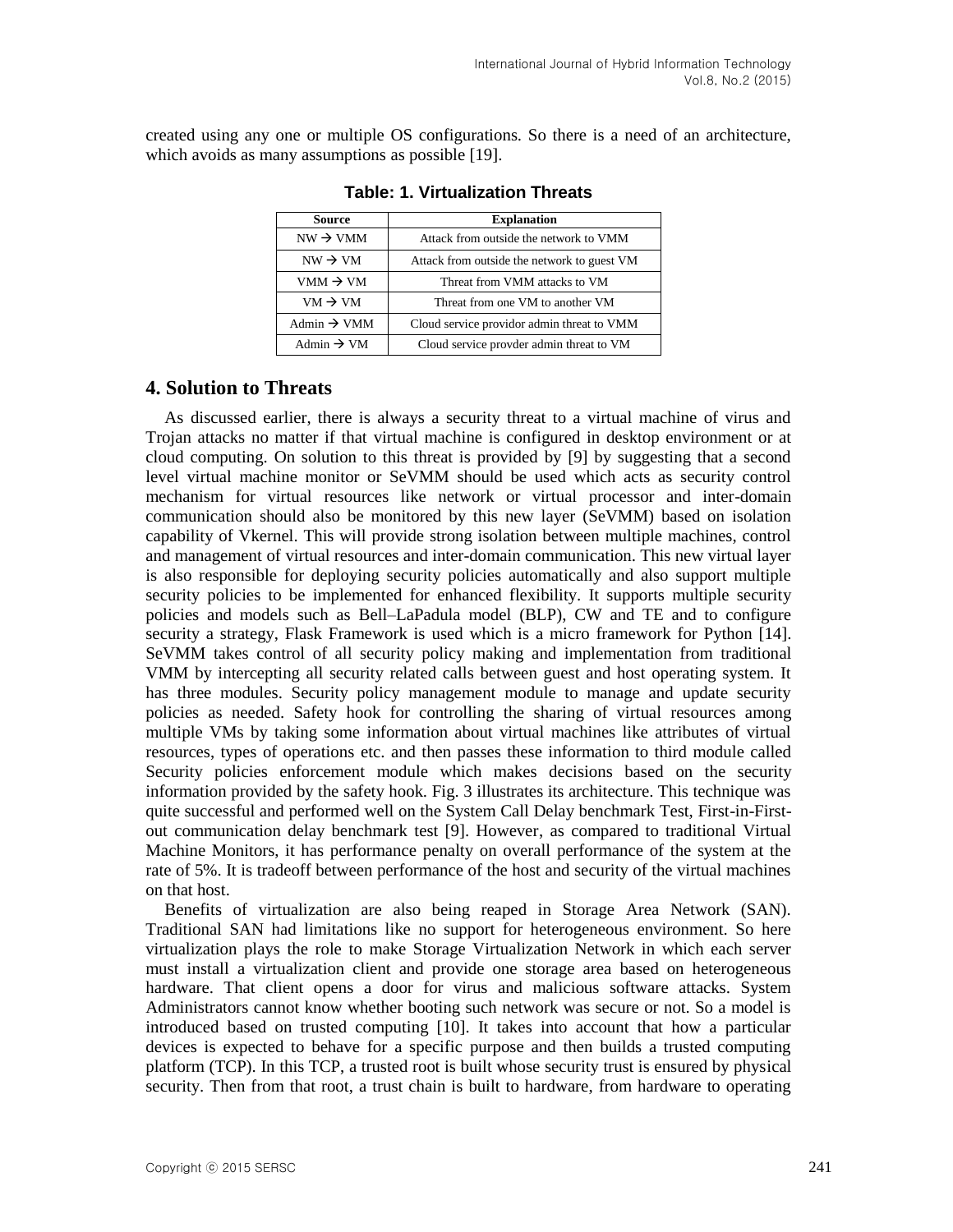system, from operating system to application in a manner that higher level is authenticated by the lower level extended to entire computer system making a trusted computing platform. Out-of-band virtualization controller is used to scan for any factor that might do harm to SAN and then built TCP. This platform is built before all the servers accessing Virtual Storage Network boot up.

Out of band virtualization controller is a computer which will connect to all the servers as soon as it powers on and then makes trusted measurements. First of all it ensures a trusted booting process of virtual controller by establishing trusted root and notes that booting process behaved as expected. It is done before the OS kernel is loaded because otherwise it would have already been communicated with servers so we cannot be sure whether its trusted or not. On second stage, it executes Network Self-recognition Model which is embedded in the virtualization controller and can scan the storage network and protect it against viruses and other malicious codes. Although this model has higher performance and scalability, but it delays overall boot up time of whole virtual storage network.

By utilizing virtualization, cloud computing can provide its users dynamically shared and scalable resources over internet. However, clients are always worried about confidentiality, security threats and loss of their control over their data. So on cloud computing, there is also need of a model that can prevent data theft or other security attacks [11]. Technique proposed by [11] is that the virtual machine of a particular user over cloud computing should be configured in such a way that only a valid user can boot it. Otherwise it cannot be booted hence it is more secure. The architecture is implemented in three parts. In trusted part which includes hardware platform, a trusted bootloader and a XEN Hypervisor. Untrusted part includes dom0 driver because dom0 driver is controlled by cloud computing services providers so it cannot be trusted. Protected part which includes all guest VM environment. This technique also involves making a Trusted Platform Module which ensures authenticated booting, secure I/O and secure storage. Input/output memory management unit (IOMMU) prevents dom0 device drivers and to prevent dom0 driver from hacking into guest VM, VMkernel is modified in such a way that mouse, VGA console, frame buffer, keyboard, serial port and sound is disabled for local use. ACPI and kernel debugging is disabled to prevent hacking into kernel by any means. For each guest VM, encryption is enabled to protect virtual disks and all drivers are removed except of those which are necessary to keep the guest VM running. To ensure that only a valid user boots up the guest VM, user needs to prepare two disk images at the time of creation of VM. One disk image is called root disk image which contains password file for the user and other image is called boot disk image which contains password file for booting the VM. Both images are encrypted and uploaded to dom0 driver on the cloud server. To boot the VM, client sends request to dom0 driver, which launches the guest VM and grub bootloader loads the encrypted kernel. Kernel executes kernel wrapping code that executes a hypercall asking hypervisor to decrypt the images. Hypervisor asks for public key for decrypting the password boot file. User provides the key and hypervisor decrypts it and transfers the control to VM. After kernel is loaded, user password image is executed and again it asks user to provide decryption key to decrypt the image to obtain user password. User provides and then this user password file is used to mount encrypted file system. Now the host operating system starts. In this whole process, dom0 only sees encrypted images and passwords making it impossible to hack. Evaluation shows that this model performs well in terms of system confidentiality, memory isolation, storage protection, network protection, guest VM boot process security and virtual devices control.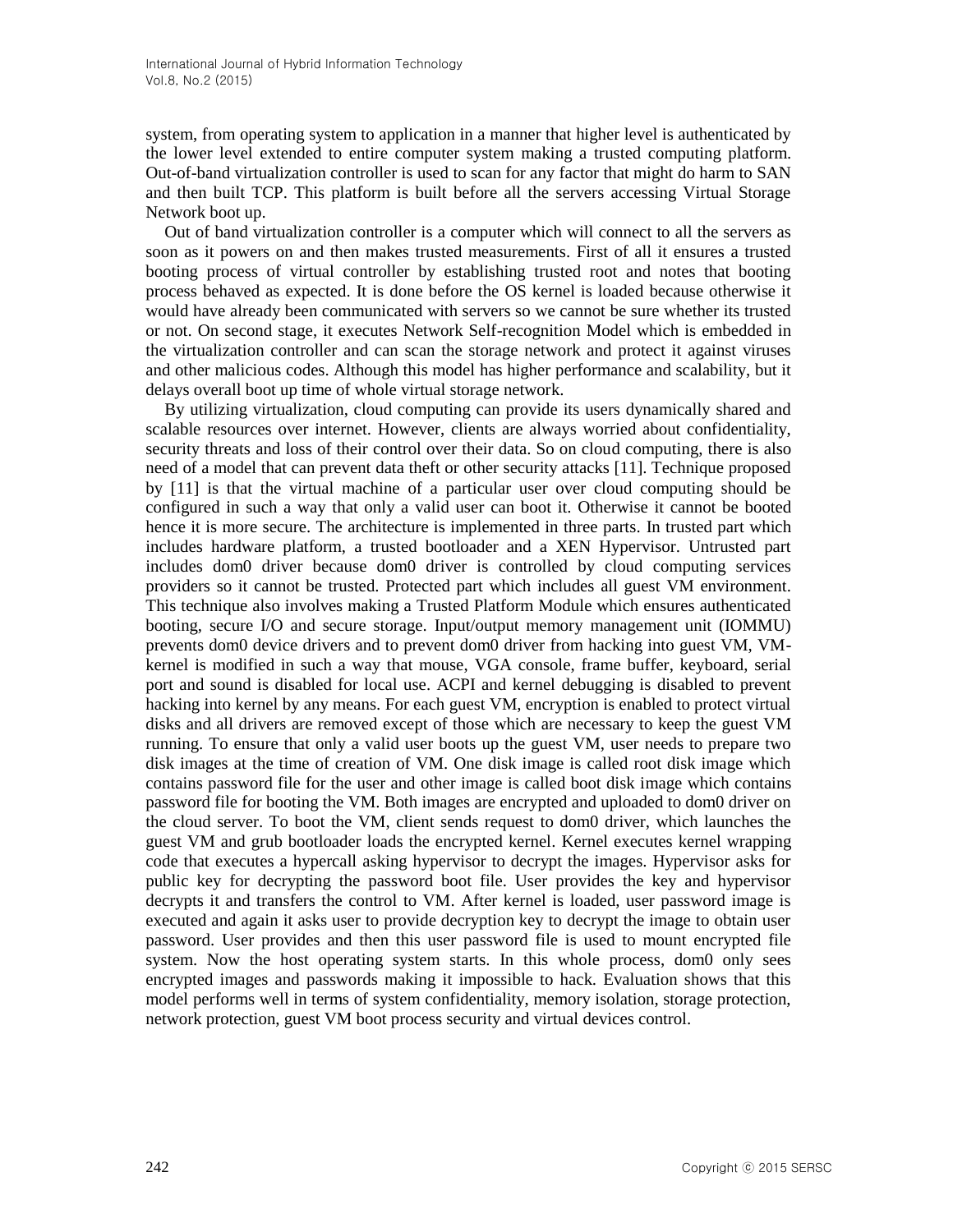

**Figure 1. Architecture of SeVMM**

To secure a VM in cloud computing from cloud computing service provider administrators, there is another technique proposed by [12]. Administrators can access a virtual machine by using dom0 driver. The idea is to seal system boot to dom0 driver by using TPM hardware. It mainly involves securing all steps involved in booting up guest virtual machine by encryption or moving certain drivers to safe location. The idea and implementation is similar to [10]. It is supposed that hardware and hypervisor is trusted but dom0 is not because it can be used by cloud computing service providers to access the VM, it can destroy or create VMs, they can access the memory being used by virtual machines, can access contents of virtual disk and can monitor all network packets. To secure system boot, a chain of trust is developed from bios to bootloader and from bootloader to hypervisor. Bios is enhanced with a core root of trust management (CRTM), which will be the first instance of boot process, then bios loads and after that bootloader of the system. To secure DMA, I/O memory management units are used to isolate and restrict device access to assigned resource. Hypervisor is responsible to restrict DMA from an I/O device to physical memory owned by dom0, by using DMA remapping hardware. To provide Trusted Computing Functionality (TCF), a software instance Virtual TPM is created at the time of creation of VM and is associated with that guest VM. Kernel and initrd are encrypted using a secret key by user, then kernel is wrapped using a wrapper code which involves only a hyper call which asks hypervisor to decrypt the kernel and intird images. User first attest cloud server, if succeeds sends boot request to dom0 and guest VM is booted. Then the guest VM executes wrapping code to decrypt the kernel and initrd images. But there is another issue that an administrator can suspend a virtual machine and during that period, memory used by guest VM is totally exposed to dom0. To make this memory inaccessible to dom0, page based encryption method is used in which a secret key is used by KVMM to encrypt all the pages. Before decryptions of these pages, hash is checked to detect any temper to saved image. This way data privacy and integrity is protected. However there is a drawback of this approach. While suspending the VM, encryption and decryption is involved, this makes the save/restore process slower. So more the memory allocated to a virtual machine, more extra overhead would be. Fig. 4 illustrates overall architecture of this technique of securing confidentiality of cloud computing service client.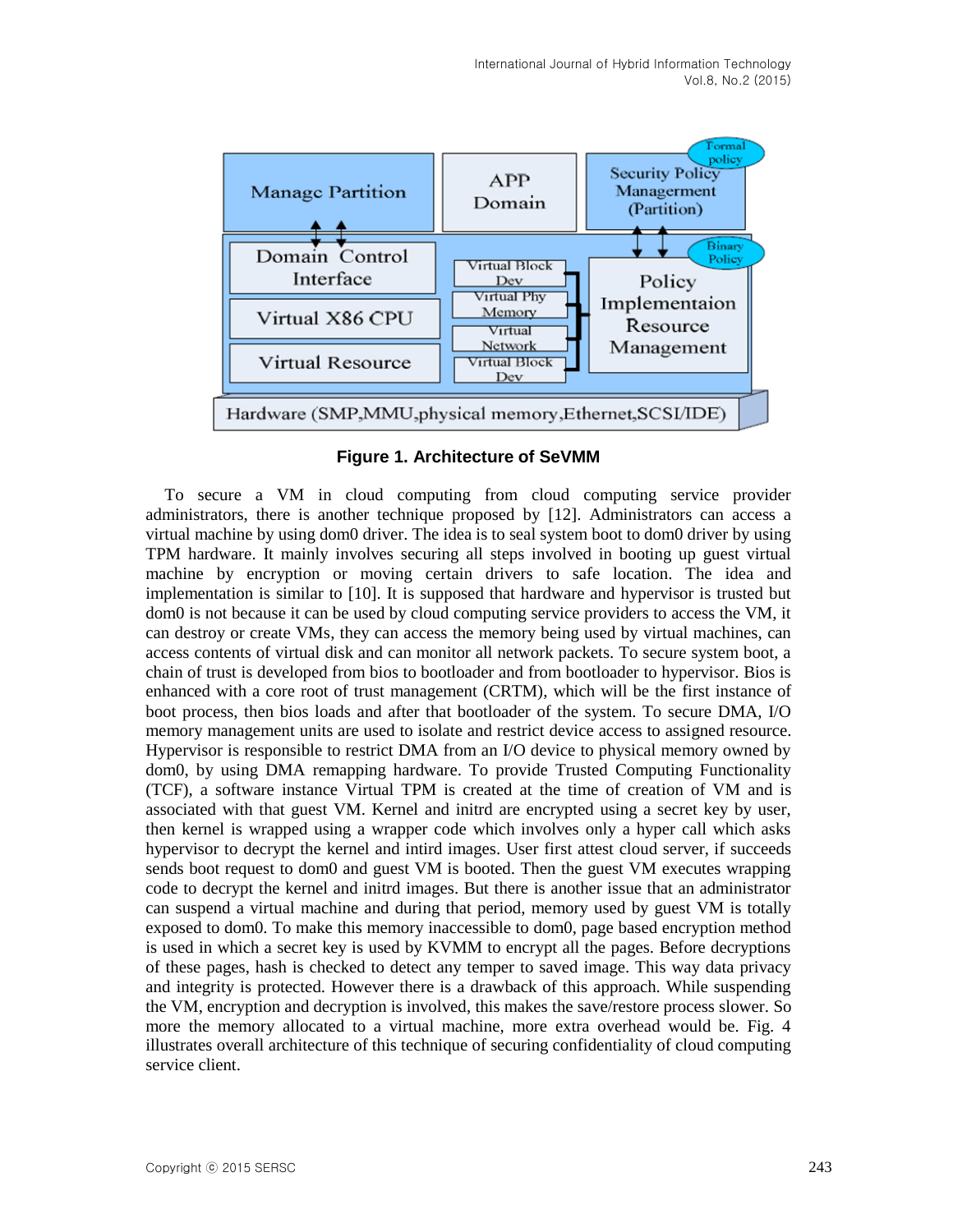

**Figure 2. Securing VM against Untrusted Host**

VMMs are implemented using software based approach to implement security mechanisms and hardware based approach for performance. If VMM is implemented in software based approach, it cannot be switched to hardware based approach and if it is implemented using hardware based approach, security benefits of software based approach cannot be obtained. Reference [13] proposes a technique which utilizes benefits of both software emulated (QEMU) security and hardware based (KVM) performance. Hybrid VMM switches dynamically between QEMU and KVM. QEMU supplies security and reliability to a critical software while KVM supplies performance to a performance critical software. To enable switching between these two methods, code of QEMU and KVM is modified. To switch from KVM and QEMU, para-virtualization mechanism of Linux kernel is disabled which is detects whether KVM exists or not, so it needs to be disabled in order to switch from KVM. In proposed system, the return string that detects KVM using CPUID, is changed such that KVM does not exist. Then a converted is implemented that converts processor register values of KVM to be used by QEMU because QEMU is unable to use processor state of KVM. Thirdly and arbitration mechanism is implemented for working threads of KVM and these KVM-managing threads manage all QEMU interfaces.

Now switching from QEMU to KVM is done by converting QEMU state to KVM by modifying the flag of the code segment register and flag of the task state segment register. Then execution path of QEMU is modified which detects hooks in blocks and hybrid VMM escapes from execution loop of QEMU and start switching from QEMU to KVM. Then reinitialization module of KVM kernel module is added. Hooking is done by using conventional OS switching mechanism.

| <b>Technique</b>                                       | <b>Advantages</b>                    | <b>Disadvantages</b>                                                         |
|--------------------------------------------------------|--------------------------------------|------------------------------------------------------------------------------|
| Using additional virtual layer for<br>security (SeVMM) | flexible security                    | Performance penalty on host                                                  |
| Security based on TCM                                  | Higher performance and scalibility   | Virtual Storage Network boot time delay                                      |
| Integrating amiddleware and<br>encrypting boot process | Certain security and confidentiality | Technical complexities at user end                                           |
| Sealing system to dom0                                 | Data confidentiality                 | Encryption and decryption overhead<br>proportional to memory allocated to VM |
| Hybrid of software emulated                            | No significant modification in       | Switching overhead between VMMs                                              |

**Table 2. Techniques to Handle Security Threats**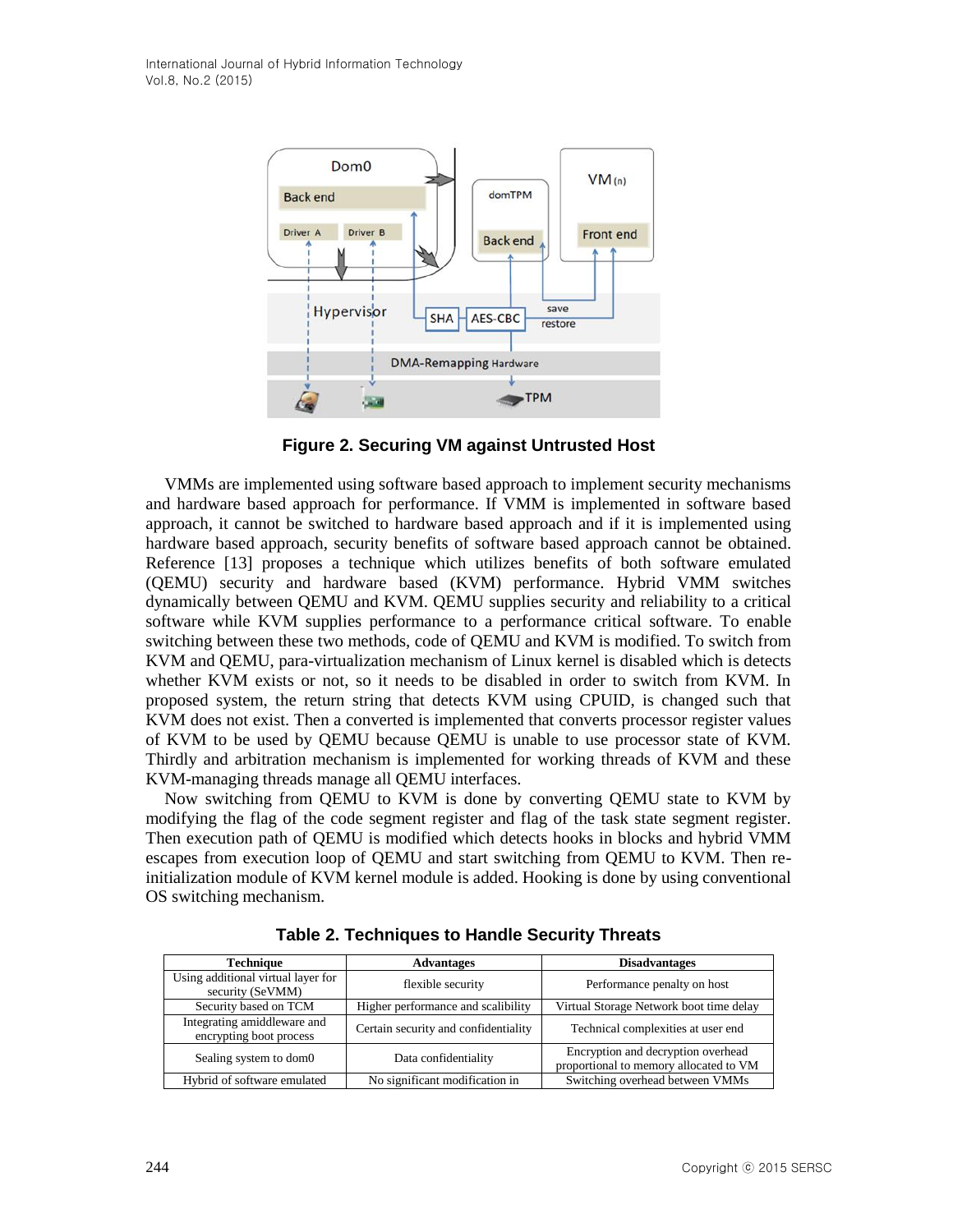| security and virtualizatoin    | existing security mechanism. No | increase as system gets busier. |
|--------------------------------|---------------------------------|---------------------------------|
| support of CPU for performance | modification to guest OS.       |                                 |

#### **5. Conclusion and Recommendations**

In this survey, we found that virtualization technology have been very beneficial in terms of maximum resource utilization, providing services over cloud or providing a virtual storage space enabling heterogeneous storage networks. However, there are certain security concerns to consider. If one hypervisor is compromised in a virtual environment, it is possible that it will try to hack into its underlying virtual machines or will threaten the security of other hypervisors in the network. On the other hand, if we look virtualization implementation over cloud computing, hackers are always looking to hack into cloud computing servers. Secondly, cloud computing service users also feel unsecure to put all their important data in a VM that is hosted on a cloud and cloud computing service administrator have full access to that VM.

Virtualization technology, its applications and service models discussed earlier are need for every enterprise nowadays. Scalability and infrastructure growth is no more an issue within an economical budget. With all the usefulness cloud computing and virtualization service models offers, service providers have to take precautionary measures and implement security mechanisms for the protection of sensitive business information, application and data. Service providers could only attract businesses and enterprises towards cloud environment only if they are able to build their trust in the offered services. We have discussed various threats to the cloud environment and there solutions in context of virtualization security and conclude that security in general should be an integral part of virtualization infrastructure.

Techniques to solve these problems are reviewed. We have found that no matter what technique you choose to get extra security and privacy as compared to traditional OS and VMM, you have to tradeoff in terms of performance or technical complexities. However, technique having more technical complexities is recommended because a user will learn it eventually and will understand its benefits. But performance penalty such as switching overhead in hybrid VMM cannot be tolerated because busier the system will be, more switching overhead it will cause, making its guest VMs becomes slower, which kills the objective of a virtual environment i.e. maximum utilization of computational resources for productive use.

### **References**

- [1] T. Brooks, C. Caicedo and J. Park, "Security Challenges and Countermeasures for Trusted Virtualized Computing Environments" School of Information Studies (iSchool) Syracuse University, Syracuse, NY, USA, World Congress on Internet Security (WorldCIS) (**2012**).
- [2] Y.-L. Huang, B. Chen, M.-W. Shih and C.-Y. Lai, "Security Impacts of Virtualization on a Network Testbed", Department of Electrical and Computer Engineering, National Chiao-Tung University, Hsinchu, Taiwan, IEEE Sixth International Conference on Software Security and Reliability (**2012**).
- [3] Q. Chen, R. Mehrotra, A. Dubeyy, S. Abdelwahed and K. Rowland, "On State of The Art in Virtual Machine Security", Electrical and Computer Engineering, Mississippi State University, Miss. State, MS Institute for Software Integrated Systems, Vanderbilt University, Nashville, TN, US Army Engineer Research and Development Center, Vicksburg, (**2012**).
- [4] S. Luo, Z. Lin, X. Chen, Z. Yang and J. Chen, "Virtualization security for cloud computing service," ZTE Corporation, Shenzhen, China, Dept. of Computer Science and Technology, Shenzhen University, Shenzhen, China. International Conference on Cloud and Service Computing (**2011**).
- [5] F. Wen and L. xiang, "The Study on Data Security in Cloud Computing based on Virtualization", Chongqing College of Electronic Engineering (**2011**).
- [6] X. Luo, L. Yang, L. Ma, S. Chu and H. Dai, "Virtualization Security Risks and Solutions of Cloud Computing Via Divide-Conquer Strategy", 1. China Electronic System Engineering Institute, Beijing 100141,